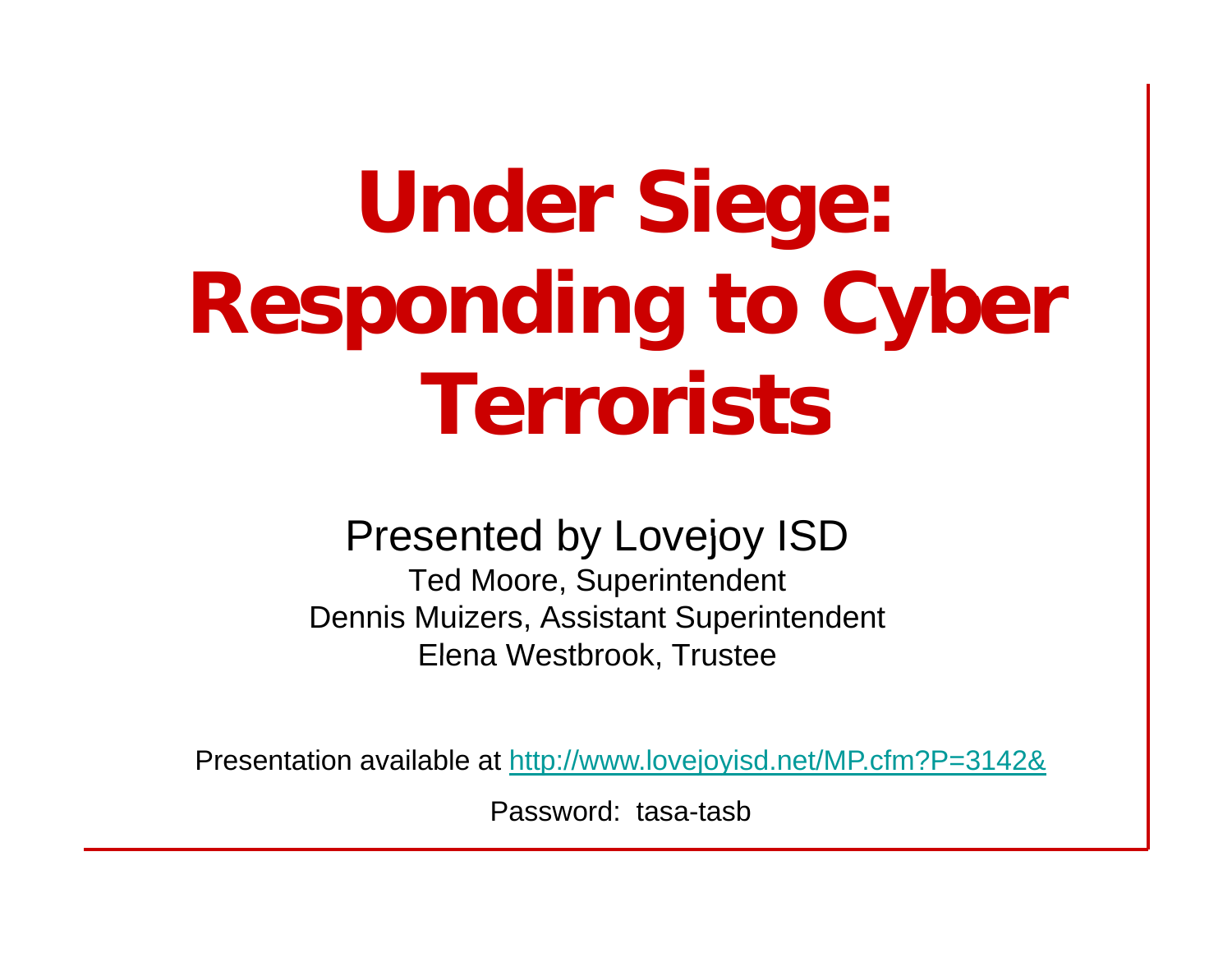### The question:

How can a district respond when a small group starts an organized campaign of negative (and either false or misleading) information?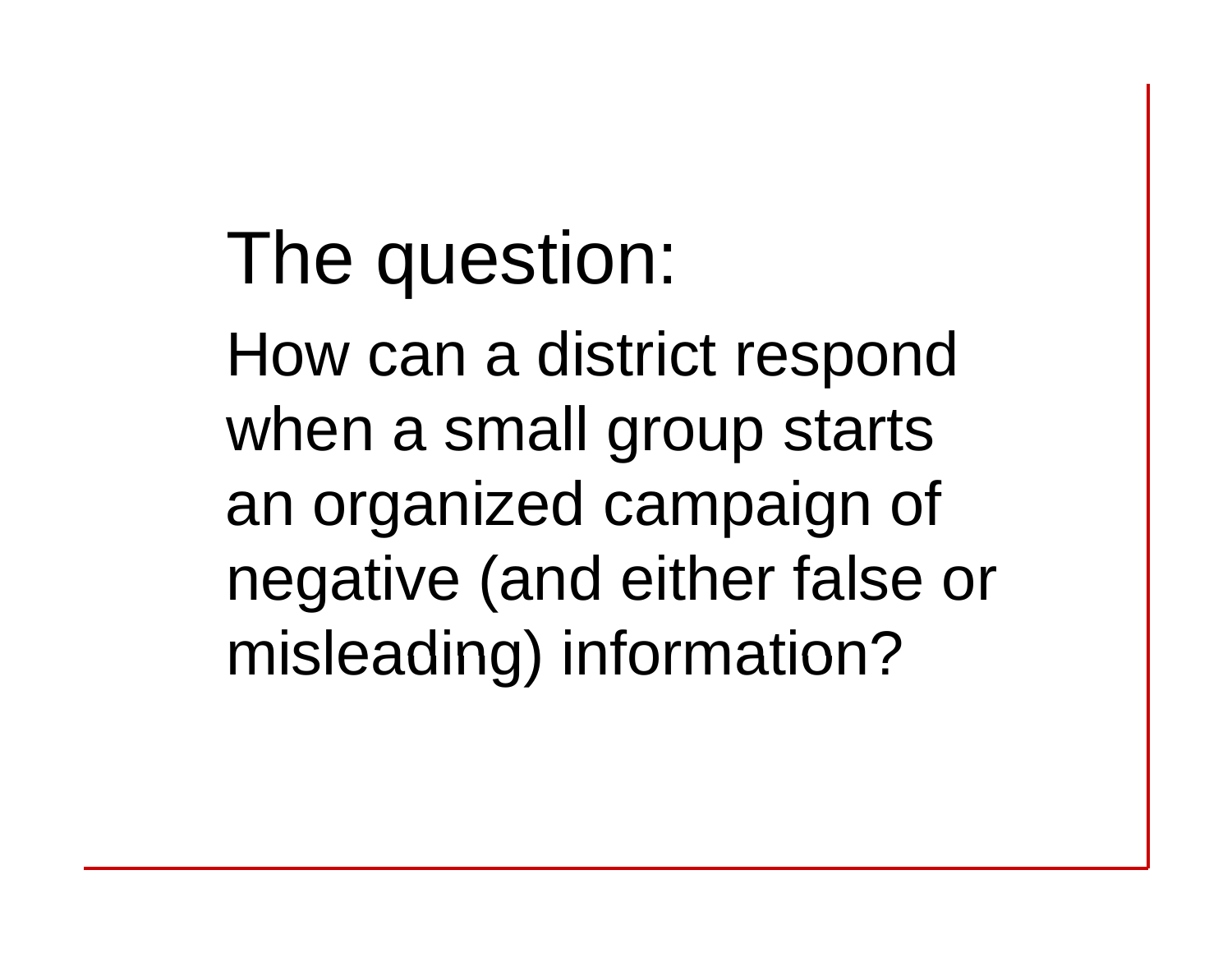# **Critic, or Crusader?**

- Discontent spreads
- Unwilling to accept evidence
- No areas of agreement
- Driven to recruit others to the cause
- Battle spreads to unrelated issues
- $\bullet\,$  No correlation—or even a negative correlation—to the success of the district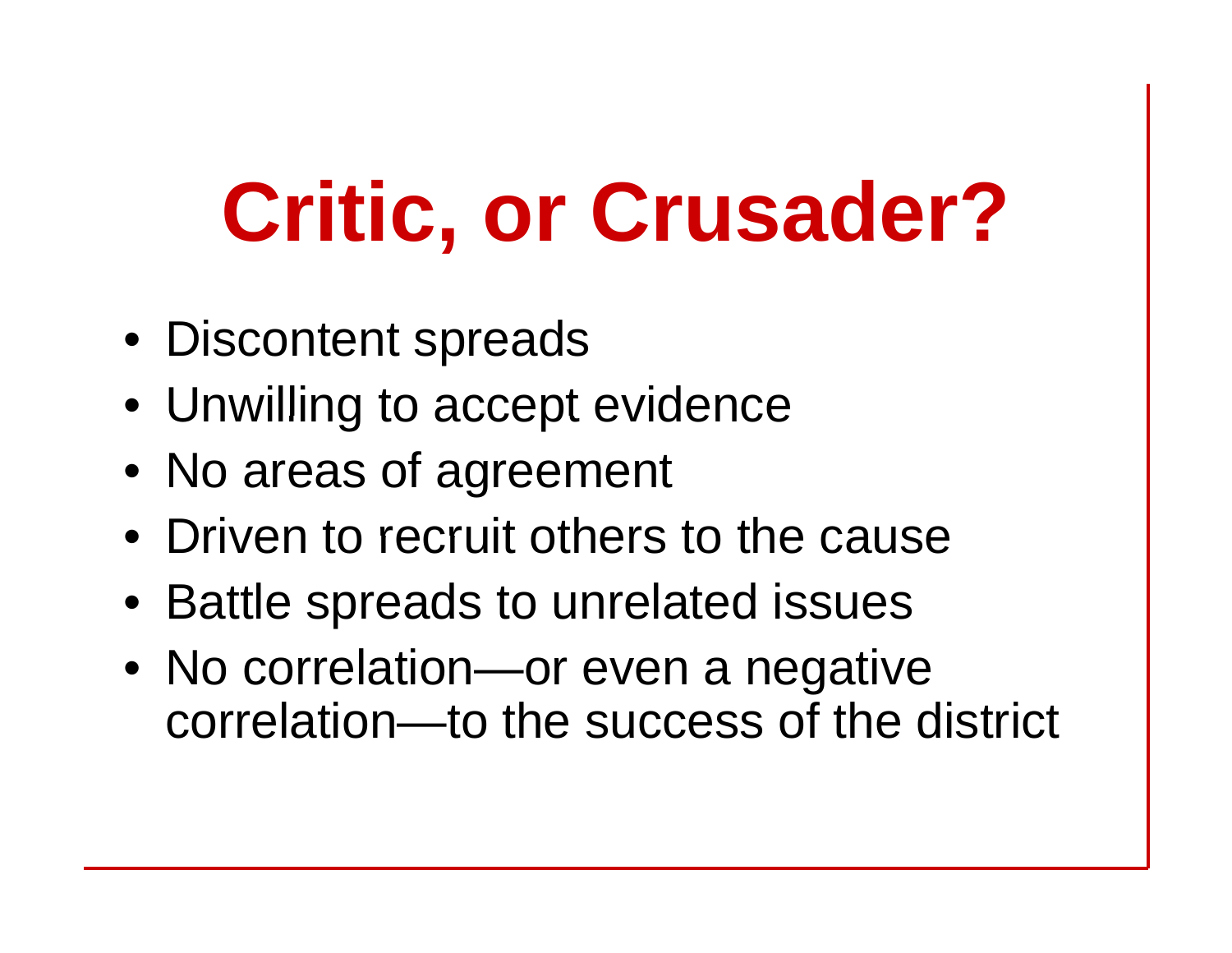#### There are sites like this in districts all across Texas – most of them very successful districts!

|                               | In the Know                                                                                                                                                                                        | <b>Accountability</b><br><b>Homeschool</b><br><b>Useful Links</b><br>Forum                                                                                                                                                                                                                                                                                                                                                                                                                   |                                                                                                                                                                                                                                     |
|-------------------------------|----------------------------------------------------------------------------------------------------------------------------------------------------------------------------------------------------|----------------------------------------------------------------------------------------------------------------------------------------------------------------------------------------------------------------------------------------------------------------------------------------------------------------------------------------------------------------------------------------------------------------------------------------------------------------------------------------------|-------------------------------------------------------------------------------------------------------------------------------------------------------------------------------------------------------------------------------------|
| <i>I</i> ISD Information Site |                                                                                                                                                                                                    |                                                                                                                                                                                                                                                                                                                                                                                                                                                                                              |                                                                                                                                                                                                                                     |
|                               |                                                                                                                                                                                                    | Lovejoy Community Gathering                                                                                                                                                                                                                                                                                                                                                                                                                                                                  | Search:                                                                                                                                                                                                                             |
|                               | <b>Lovejoy Schools</b><br>Lovejoy ISD Hometown Community Newspaper<br>sponsored and supported by Lovejoy ISD Parents and Community members who believe in<br>integrity, ethics and accountability. |                                                                                                                                                                                                                                                                                                                                                                                                                                                                                              | Hartlovejoy                                                                                                                                                                                                                         |
|                               |                                                                                                                                                                                                    | This is the unofficial Lovejoy Schools site and is the ONLY Uncensored Lovejoy ISD web site. This<br>site is widely read by parents, taxpayers, school employees and Lovejoy ISD attorneys.<br>The Official Lovejoy ISD school district site is sm.lovejoyisd.net.<br>Lovejoy High School is located in Lucas, TX, in rural Collin County. Lucas is home to goats, horses,<br>cattle, sheep, alpacas and other livestock. The country life in Lucas is a great place for kids to grow<br>up. | We Believe<br>How your \$\$\$ are spent<br>Positive changes brought by<br>this web site                                                                                                                                             |
|                               |                                                                                                                                                                                                    | Exemplary District<br>All Lovejoy Schools are rated Exemplary<br>Tax Rate \$1.535 and going UP next year!<br>Click on the image to find out what every parent needs to know!<br>Are you the<br><b>DneWithCourage.org</b>                                                                                                                                                                                                                                                                     | Curriculum:<br><b>Bait and Switchd</b><br>What do TAKS Ratings mean?<br>What is a watchdog?All<br>Pre-AP/AP Curriculum<br>Promises made but never kept<br><b>Friends &amp; Family Network</b><br><u> Lovejoy - the new McKinney</u> |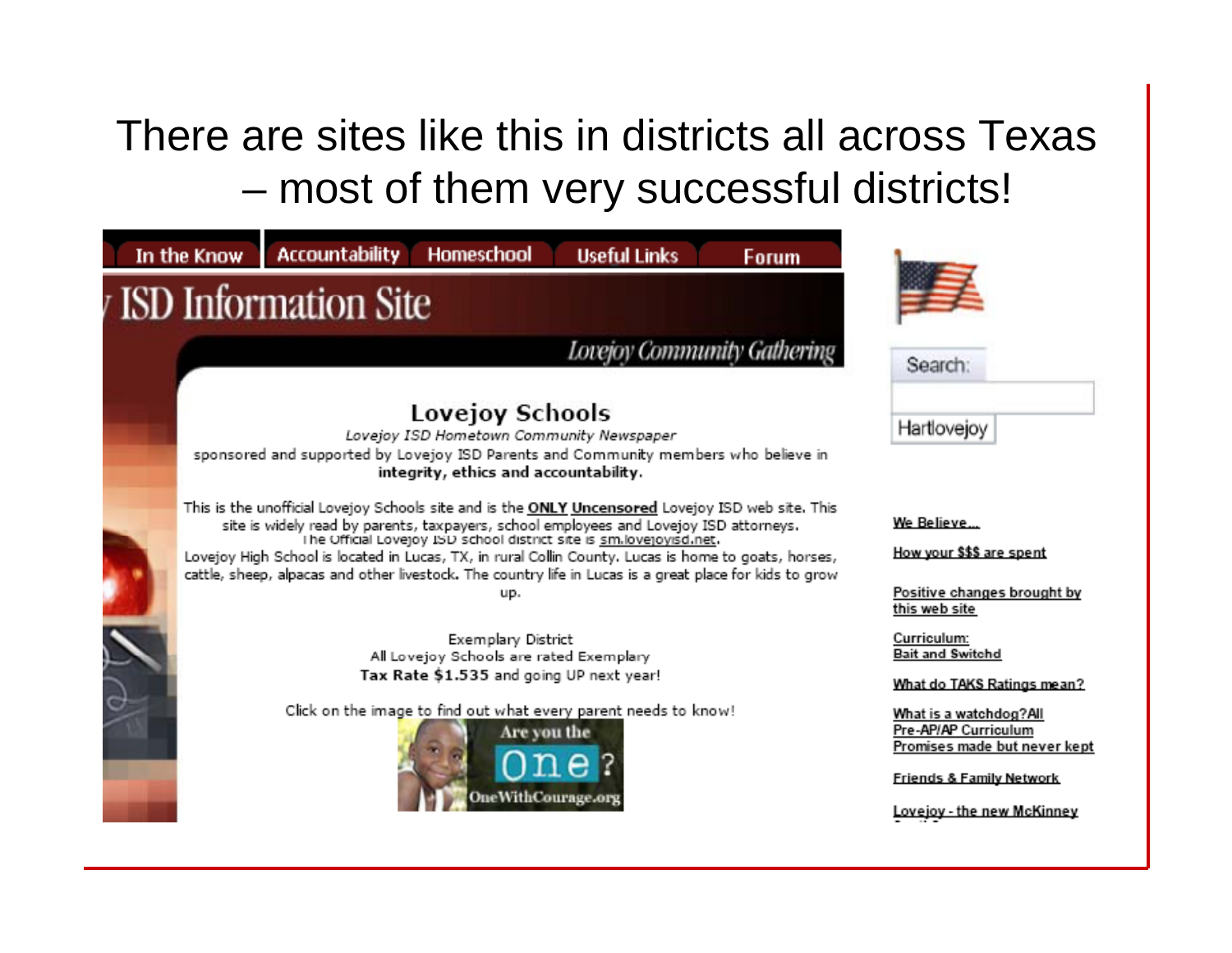## **Tactics**

- Website
- E-mail, online forums/discussion groups
- Whisper campaigns
- Wikipedia attacks
- Public information requests
- Complaints to SBEC, TEA, Office of Civil Rights,
- Alliances with city and state government
- Attempts to influence state law (65% rule)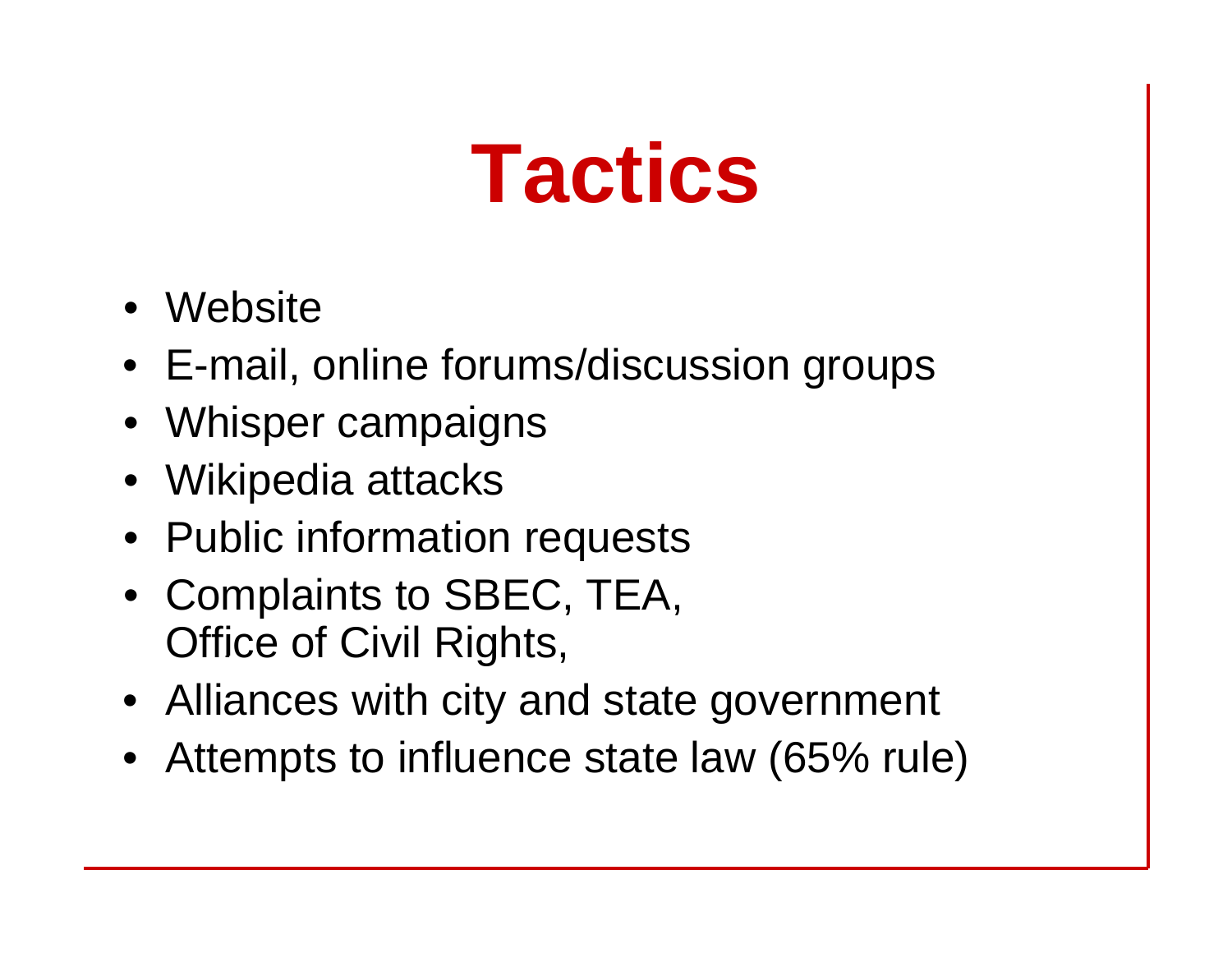#### **What s' the harm?**

- •Tying up resources
- • Damaging reputations
- • Sowing discontent
- •**Discouraging** potential hires
- • Endangering bond elections



- Don't ignore! Take on obliquely; confront rumors without acknowledging their source
- Provide lots of information; don't appear to be hiding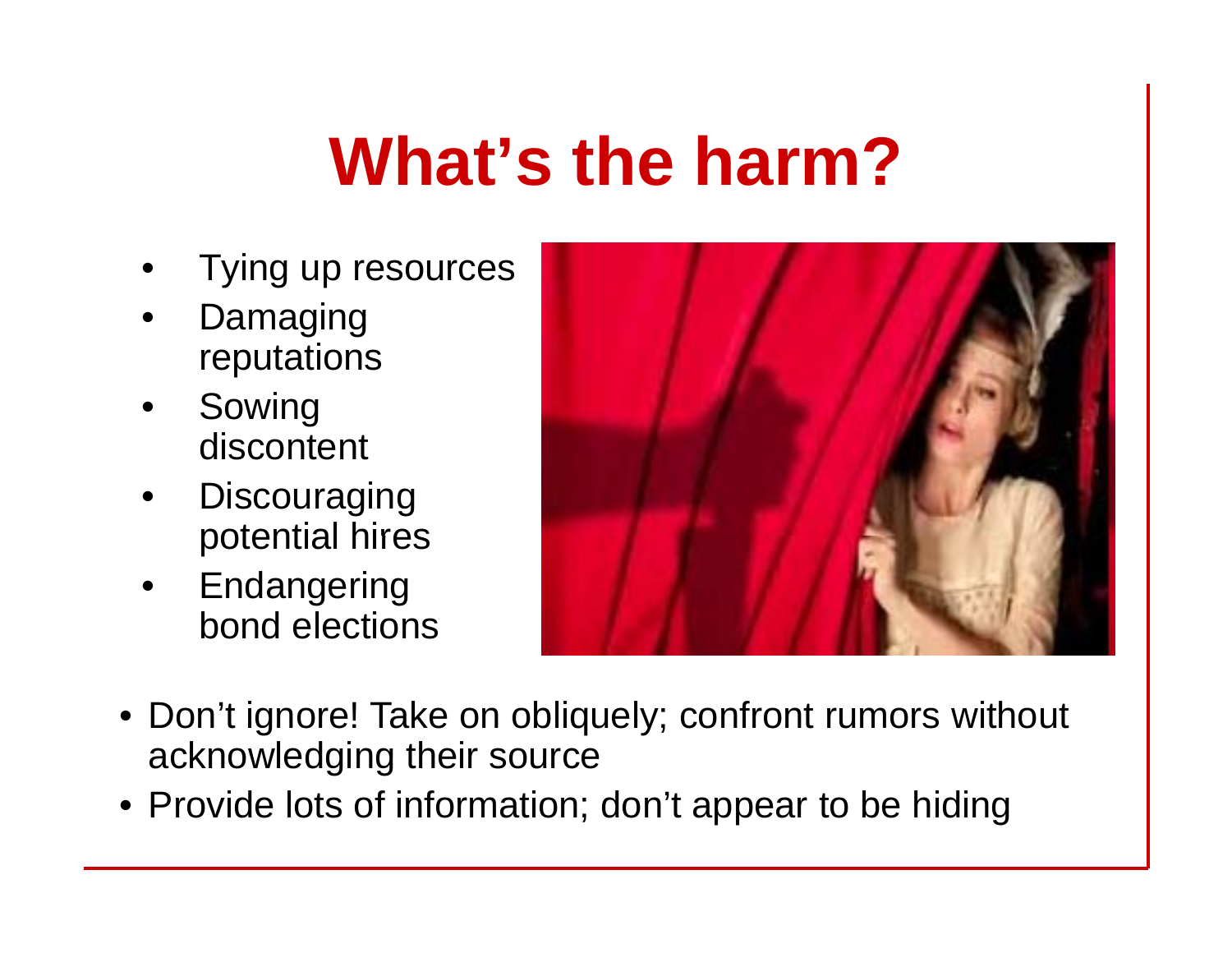#### **Do critics have <sup>a</sup> point?**



Even a broken clock is ri ght twice a day.

- $\bullet~$  Even the least rational critics may sometimes have a valid observation.
- Be honest with yourself and the community.
- $\bullet\,$  Focus on service and communication.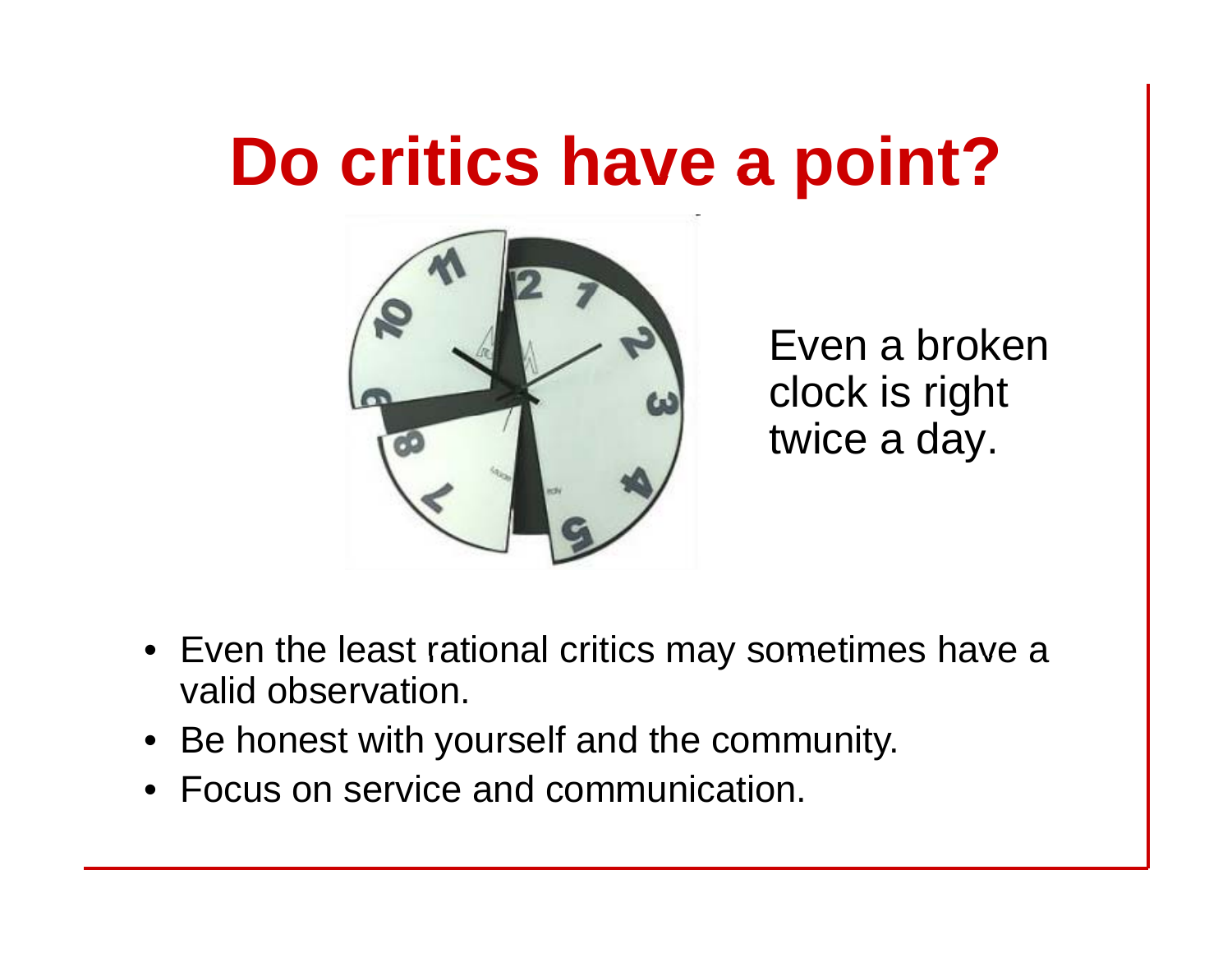#### **What Works?**



- •Monitor the chatter
- • Get as organized as they are
- • Contain: You won't change some minds, but you can keep them from persuading others
- • Know your story; have a coherent narrative.
- • Sell your success in sound bites to parents, taxpayers, reporters
- •Communicate continuously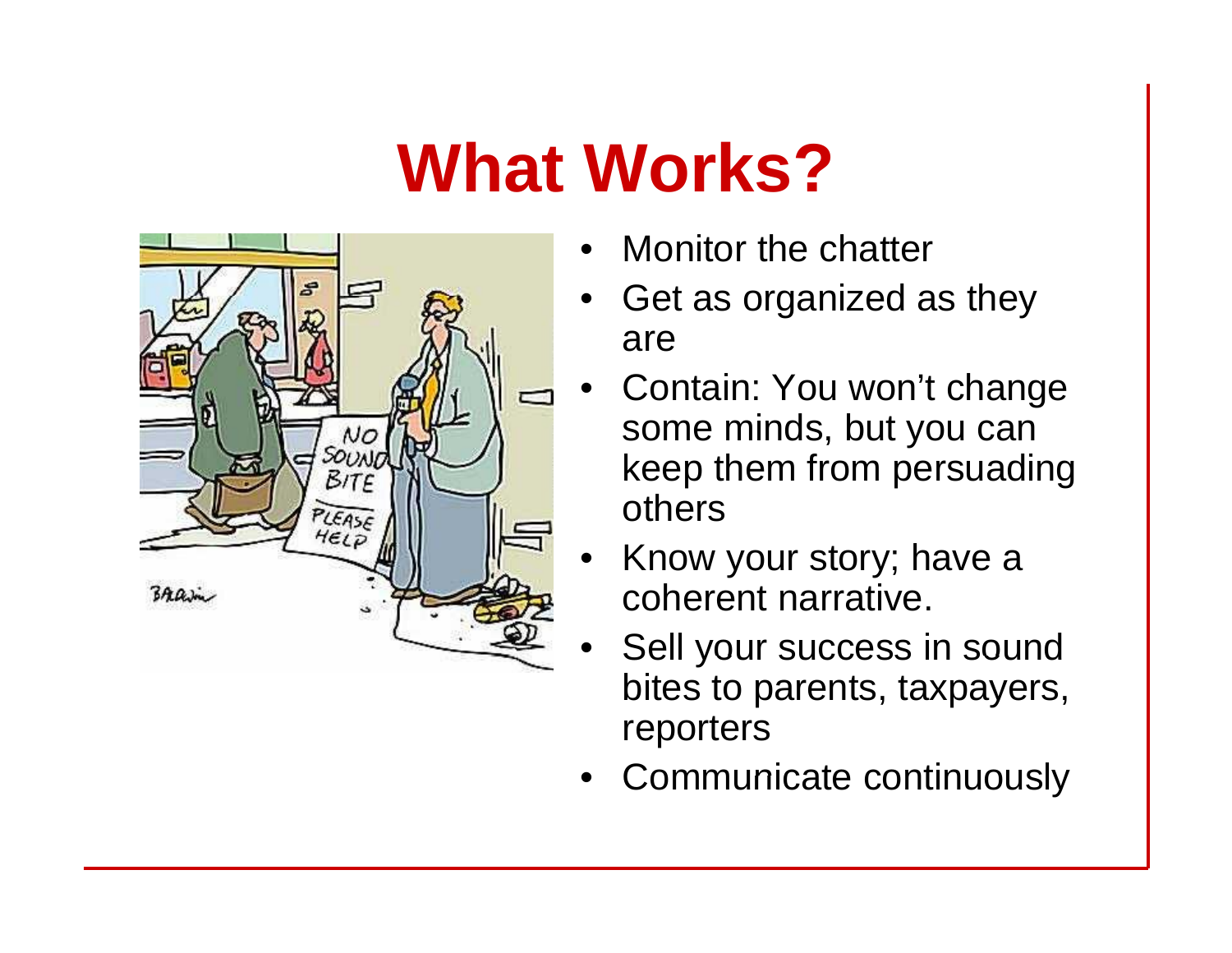# **Find your champions**

Maintain frequent, audience-specific communications with each group.



- Parent leaders
- PTA officers
- Foundation board members
- Booster clubs
- Teachers
- • Invested community members: grandparents, retired educators, city leaders, business leaders
- •Board members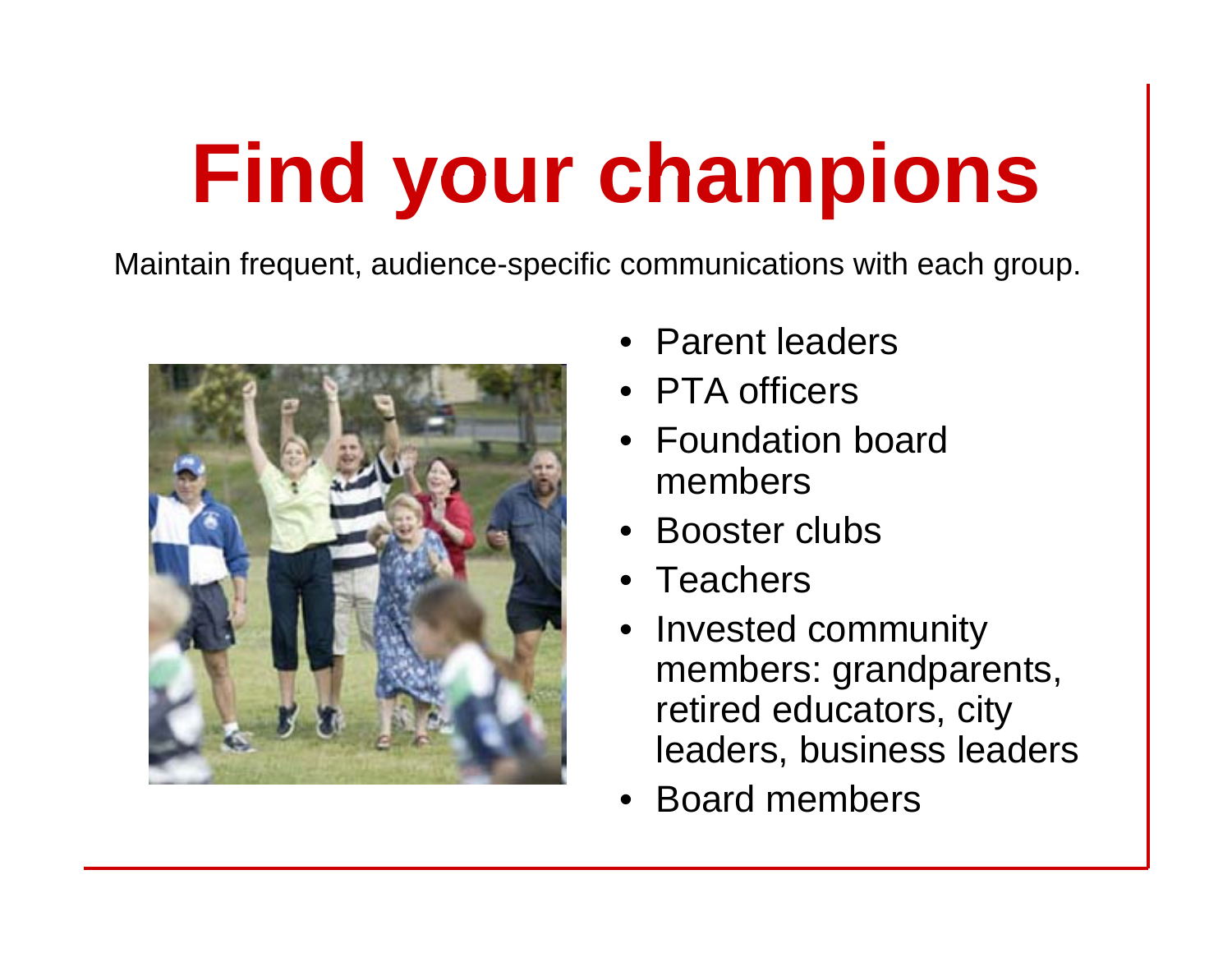## **Control the Message**

**Email Express Monday Edition** May 3, 2010

the Exce

we have school r

because very tale

Dear Lovejoy Community.

Lovejoy Independent School District **State of the District Report** January 2008



This is t Our district has increased efforts to become a transparent organization. Lovejoy We bro the Exc ISD was one of the first districts in the State of Texas to post our check register years of applicati online, we web cast our regular board meetings, and I send out Email Express to winner. almost 3,000 patrons each week. The Exc ISD was Our district does not candy coat our performance. As you read this State of the our writt March. District document, you will clearly note that we are showing our areas of academic statewid 70 scho district i

performance where we need improvemen: when corrpared to the best performing schools in the state. We have a mission to provide your children the quality school experience that they so richly deserve.

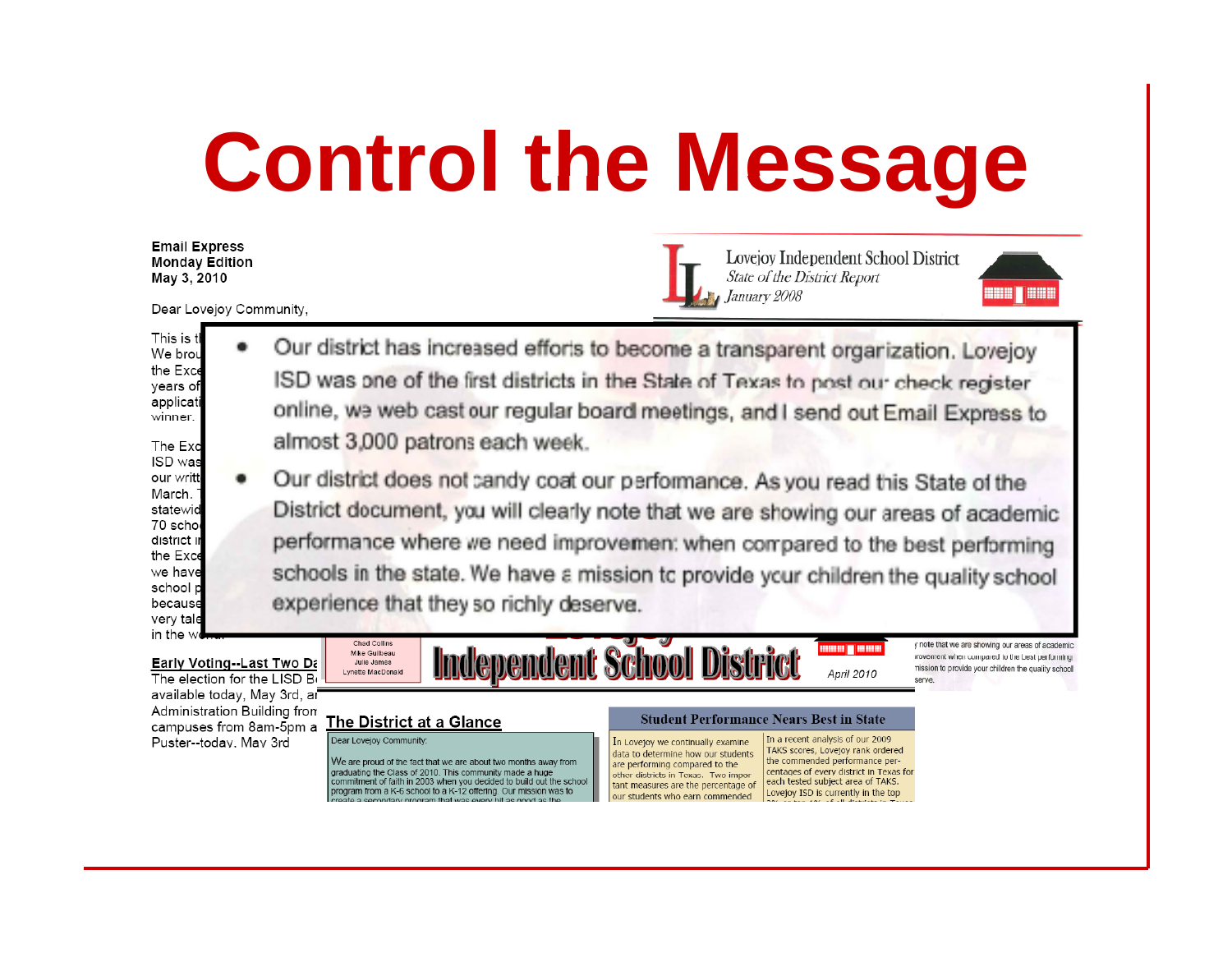## **Control the Message: Get out in front**

- $\bullet$ • Someone has to monitor – find a person who can read it impersonally
- $\bullet$ Identify their ongoing themes
- $\bullet$ Jump in front of the "bad news"
- $\bullet$ Address rumors promptly and openly
- •• Control the message
- $\bullet$ Out-inform the rumor-spreaders

#### **S p p ecific ste ps:**

- • Strategic communication plan, including short ("bite-size"), frequent communications.
- Communication has to be constant (without being intrusive), substantive
- $\bullet$ Balance quality and quantity
- $\bullet$ E-mail express – weekly message from Superintendent
- $\bullet$ Monthly Superintendent/PTA officer lunches
- $\bullet$ Frequent community meetings, "open-call" focus groups
- $\bullet$ • Open channels for feedback directly to superintendent (e-mail, office, cell number)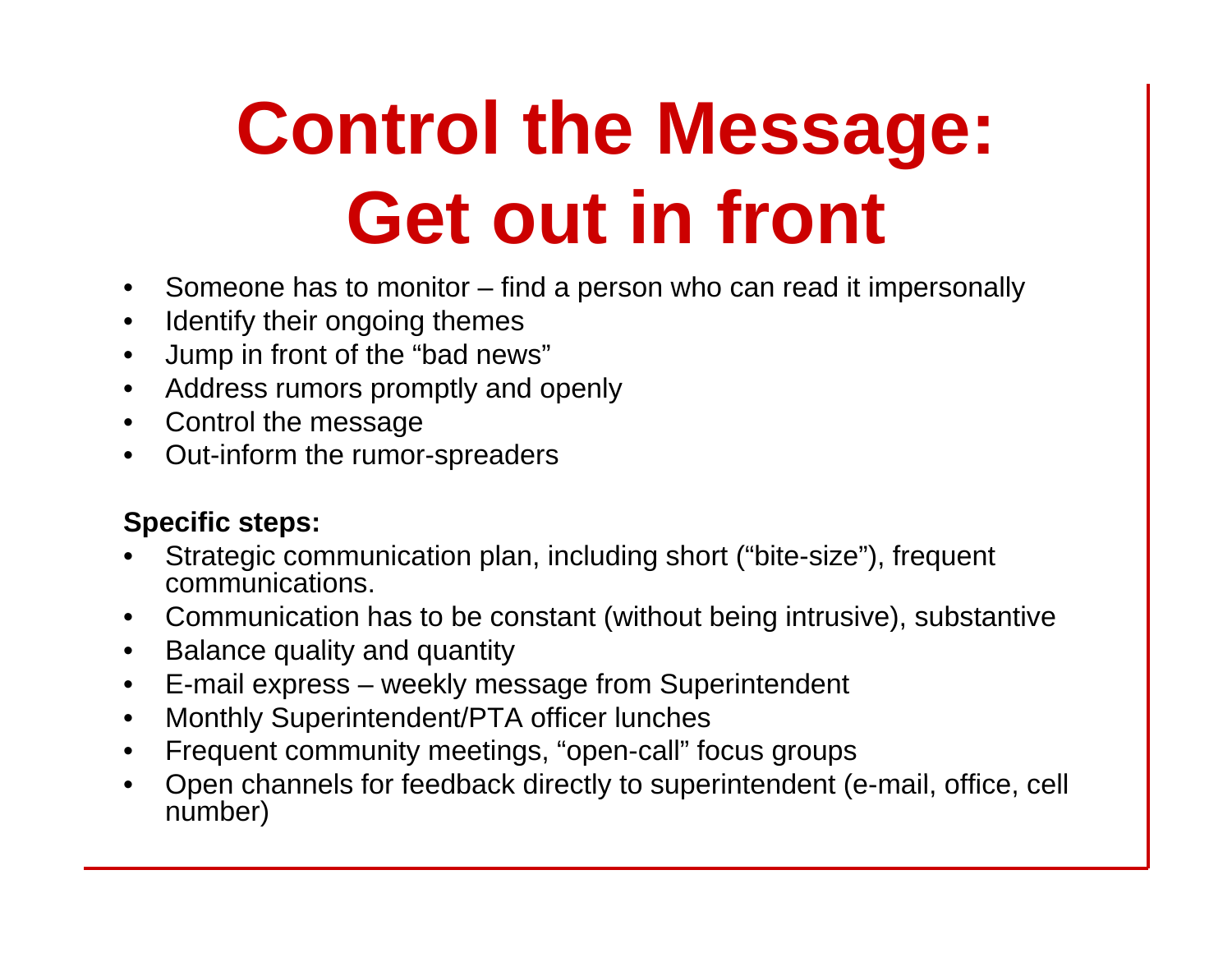## **Build connections**



**Many** many nodes

Make it easy for people to connect to the district in positive ways

- District-sponsored Facebook pages for each school (if you don't create it, someone else will)
- Twitter feeds
- Community events
- Outreach to retirement communities, special populations
- $\mathsf{pathways}, \qquad \qquad \textsf{\tiny{}--School-specific\texttt{\tiny{}}\texttt{\tiny{}}}= \textsf{\tiny{map}}$ - School-specific "E-mail Express" from each principal, every week
	- Encourage Foundation members, PTA, etc., to combat rumors they hear and spread the good news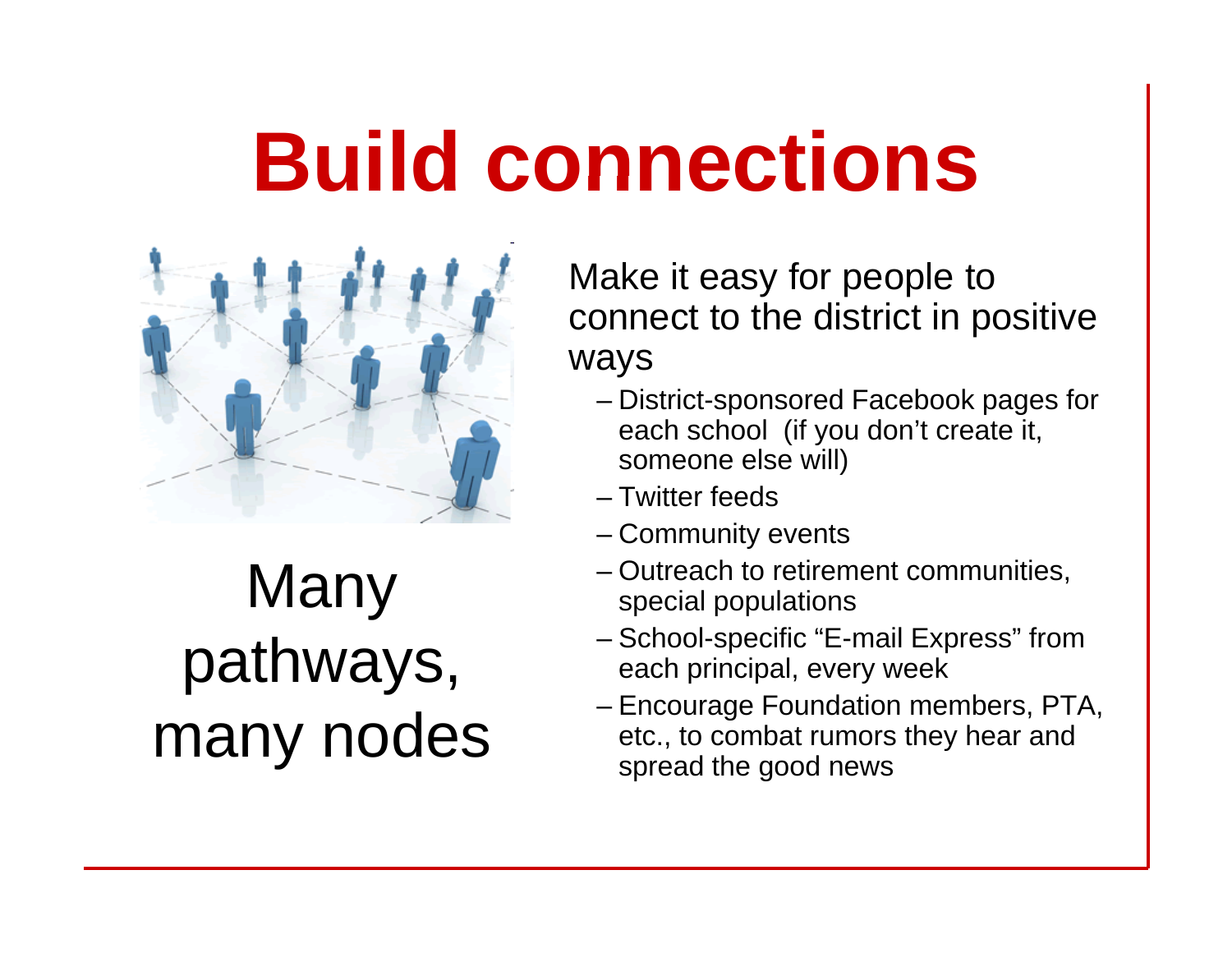## **Make friends with the media**

- Be accessible — build relationships so reporters call and trust you
- Tell the truth
- $\bullet\;$  Have a spokesman and teach everyone to refer reporters to the right person
- Get media training for key people